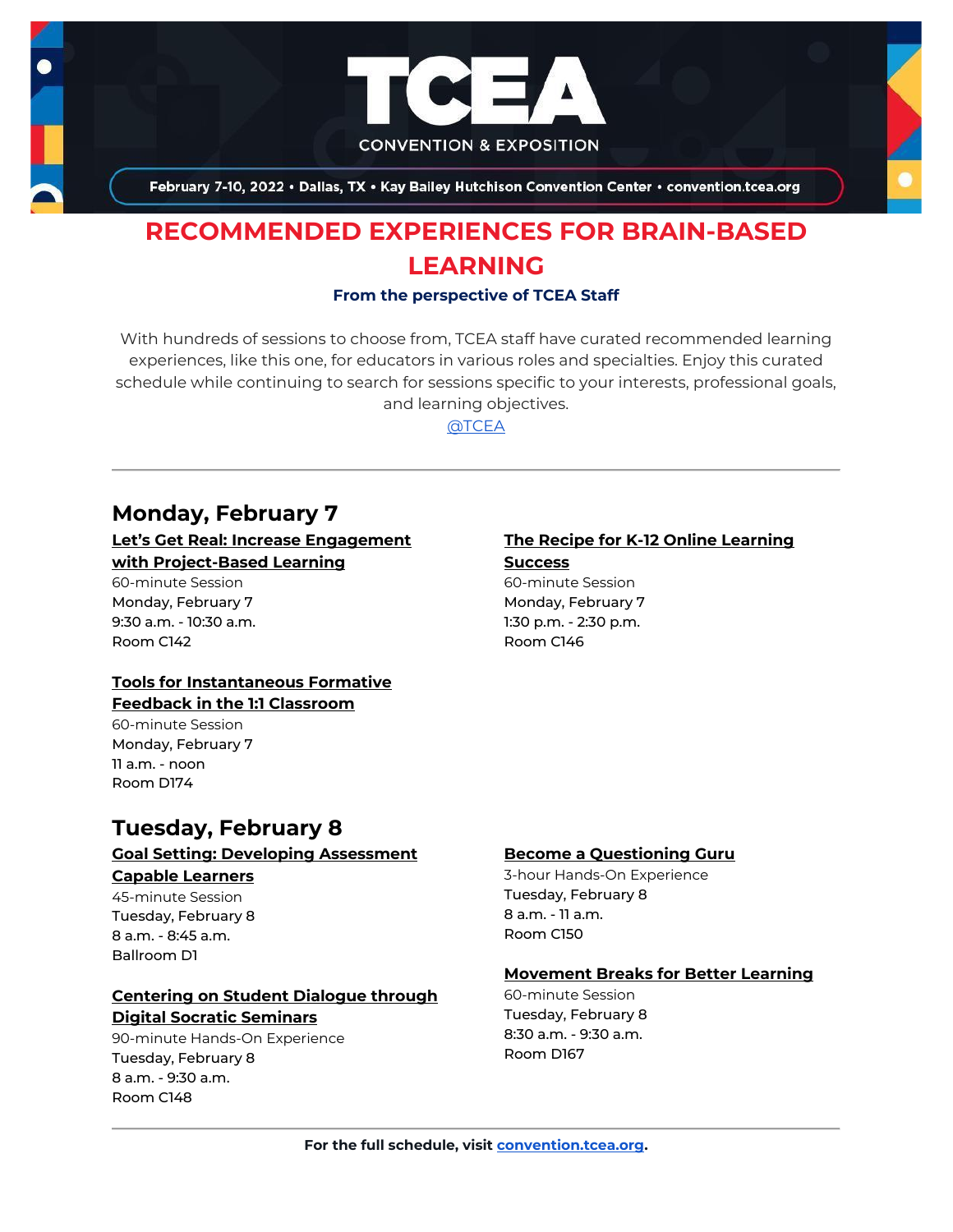

February 7-10, 2022 . Dallas, TX . Kay Bailey Hutchison Convention Center . convention.tcea.org

### **[Supporting Student Readers and Writers](https://register.tcea.org/2022/session_list.cfm?session_key=CBC88EE5-F04D-A206-2B64-A6631F8C2BDF&session_date=Tuesday,%20Feb%2008,%202022)**

#### **[in Every Class](https://register.tcea.org/2022/session_list.cfm?session_key=CBC88EE5-F04D-A206-2B64-A6631F8C2BDF&session_date=Tuesday,%20Feb%2008,%202022)** 45-minute Session Tuesday, February 8 12:30 p.m. - 1:15 p.m. Ballroom D1

## **[Make Learning Visible with Self-](https://register.tcea.org/2022/session_list.cfm?session_key=1F813208-F04D-A206-2B64-51214496D807&session_date=Tuesday,%20Feb%2008,%202022)**

#### **[Reported Grades](https://register.tcea.org/2022/session_list.cfm?session_key=1F813208-F04D-A206-2B64-51214496D807&session_date=Tuesday,%20Feb%2008,%202022)**

60-minute Roundtable Discussion Tuesday, February 8 4 p.m. - 5 p.m. Room D220/227

## **Wednesday, February 9**

## **[How to Make Learning Stick](https://register.tcea.org/2022/session_list.cfm?session_key=0239CCCB-F04D-A206-2B64-DB4E1243673F&session_date=Wednesday,%20Feb%2009,%202022)**

45-minute Session Wednesday, February 9 8 a.m. - 8:45 a.m. Ballroom D1

## **[The 5E Model, Google, and Strategies](https://register.tcea.org/2022/session_list.cfm?session_key=EF3A8A66-F04D-A206-2B64-8C641EC48F61&session_date=Wednesday,%20Feb%2009,%202022)**

### **[That Work](https://register.tcea.org/2022/session_list.cfm?session_key=EF3A8A66-F04D-A206-2B64-8C641EC48F61&session_date=Wednesday,%20Feb%2009,%202022)**

60-minute Panel Discussion Wednesday, February 9 9:30 a.m. - 10:30 a.m. Room C155

## **[Understanding and Identifying Learning](https://register.tcea.org/2022/session_list.cfm?session_key=C7EF0583-F04D-A206-2B64-666E7EA5D359&session_date=Wednesday,%20Feb%2009,%202022)  [Gaps](https://register.tcea.org/2022/session_list.cfm?session_key=C7EF0583-F04D-A206-2B64-666E7EA5D359&session_date=Wednesday,%20Feb%2009,%202022)**

45-minute Session Wednesday, February 9 11 a.m. - 11:45 a.m. Ballroom D1

## **Thursday, February 10**

## **[Asking the Right Questions: Unleash](https://register.tcea.org/2022/session_list.cfm?session_key=0231385F-F04D-A206-2B64-5EA11CC4CB7C&session_date=Thursday,%20Feb%2010,%202022)  [Every Student's Potential](https://register.tcea.org/2022/session_list.cfm?session_key=0231385F-F04D-A206-2B64-5EA11CC4CB7C&session_date=Thursday,%20Feb%2010,%202022)**

60-minute Session Thursday, February 10 8 a.m. - 9 a.m. Room D220/227

#### **[Robert Knight Exhibit Hall](https://register.tcea.org/2022/session_list.cfm?session_key=61CDF249-F04D-A206-2B64-15D6559D2515&session_date=Tuesday,%20Feb%2008,%202022)**

Special Event Tuesday, February 8 2 p.m. – 7 p.m. Exhibit Hall

## **[No More Scantrons: Authentic](https://register.tcea.org/2022/session_list.cfm?session_key=023DC9EE-F04D-A206-2B64-F9EC4970DA38&session_date=Wednesday,%20Feb%2009,%202022)**

## **[Assessment Strategies for Any](https://register.tcea.org/2022/session_list.cfm?session_key=023DC9EE-F04D-A206-2B64-F9EC4970DA38&session_date=Wednesday,%20Feb%2009,%202022)**

## **[Classroom](https://register.tcea.org/2022/session_list.cfm?session_key=023DC9EE-F04D-A206-2B64-F9EC4970DA38&session_date=Wednesday,%20Feb%2009,%202022)** 60-minute Session

Wednesday, February 9 1 p.m. - 2 p.m. Room D166

## **[Dedicated Exhibit Hall](https://register.tcea.org/2022/session_list.cfm?session_key=61CDD8E6-F04D-A206-2B64-74AAAD8173D7&session_date=Wednesday,%20Feb%2009,%202022)**

Special Event Wednesday, February 9 2 p.m. – 3 p.m. Exhibit Hall

### **[Far From the Shallow Now: EduProtocols](https://register.tcea.org/2022/session_list.cfm?session_key=023789AC-F04D-A206-2B64-500D55BFEC32&session_date=Wednesday,%20Feb%2009,%202022)  [for Deeper Learning](https://register.tcea.org/2022/session_list.cfm?session_key=023789AC-F04D-A206-2B64-500D55BFEC32&session_date=Wednesday,%20Feb%2009,%202022)**

60-minute Session Wednesday, February 9 4 p.m. - 5 p.m. Room D220/227

## **[MythBusters for Blended Learning](https://register.tcea.org/2022/session_list.cfm?session_key=023DA3F9-F04D-A206-2B64-CC6612195390&session_date=Thursday,%20Feb%2010,%202022)**

90-minute Hands-On Experience Thursday, February 10 11:30 a.m. - 1 p.m. Room C145